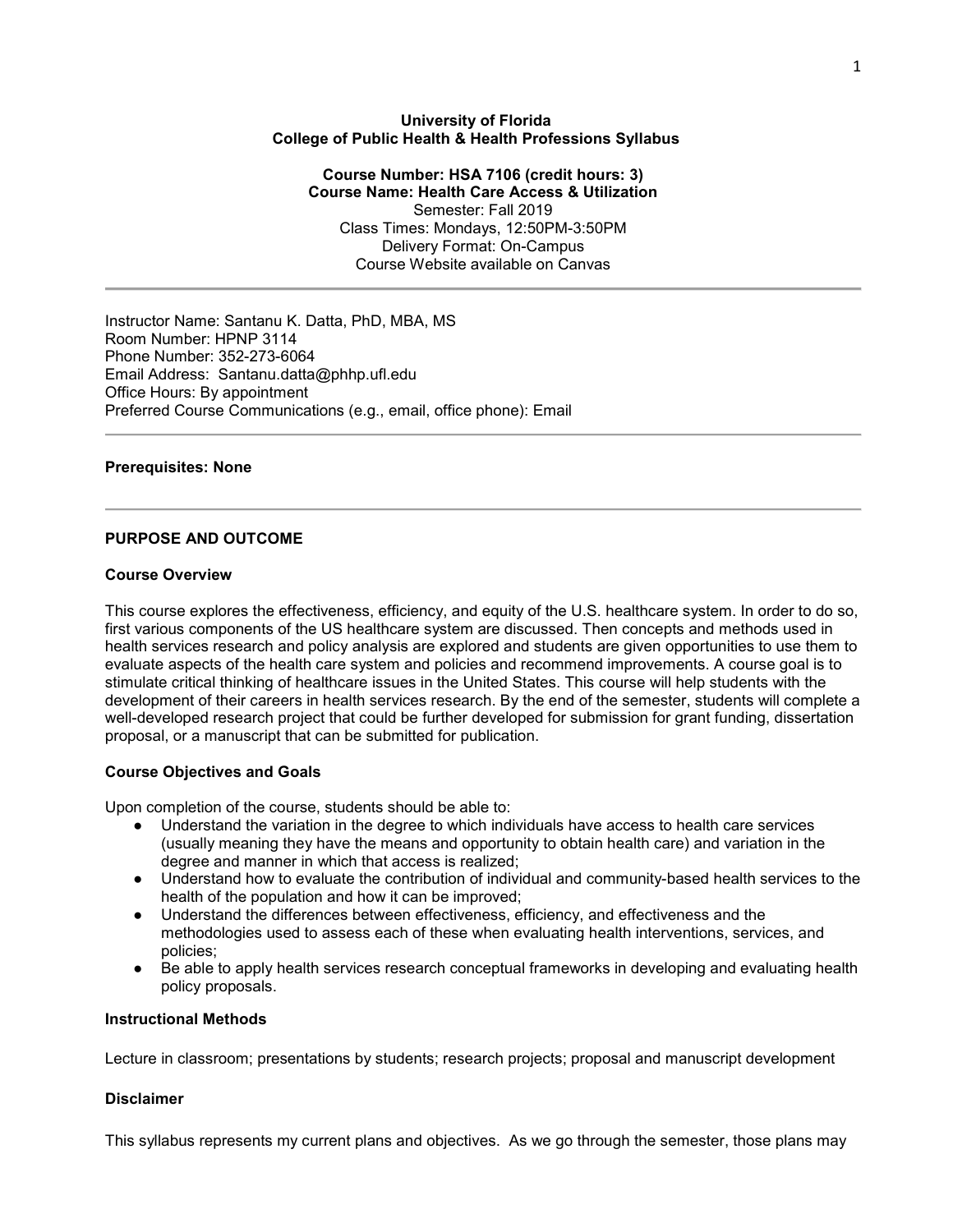change based on the interests and desires of the students to enhance their learning opportunities.

# **DESCRIPTION OF COURSE CONTENT**

#### **Topical Outline/Course Schedule**

| Week           | Date(s)  | Topic(s)                                                        |
|----------------|----------|-----------------------------------------------------------------|
| 1              | 26-Aug   | Introduction to the course                                      |
|                |          | Review syllabus                                                 |
|                |          | Lecture on Chapter 1                                            |
|                |          | Assign student presentations regarding the US healthcare system |
| $\overline{2}$ | 02-Sept  | Labor Day holiday                                               |
| 3              | 09-Sept  | Review of Chapter 2                                             |
|                |          | Student presentations and discussion of US healthcare system    |
|                |          | Explanation of Effectiveness assignment                         |
| $\overline{4}$ | 16-Sept  | Review of Chapter 3                                             |
|                |          | Student presentations and discussion of readings                |
|                |          | Work on effectiveness assignment                                |
| 5              | 23-Sept  | Review systematic review and meta-analysis concepts             |
|                |          | Student presentation and discussion of readings                 |
|                |          | Work on effectiveness assignment                                |
| 6              | 30-Sept  | <b>Exam 1 on Effectiveness Concepts</b>                         |
|                |          | Review Chapter 4                                                |
|                |          | Student presentation and discussion of readings                 |
| 7              | 07-Oct   | <b>Effectiveness literature review due</b>                      |
|                |          | Review Chapter 5                                                |
|                |          | Student presentation and discussion of readings                 |
| 8              | 14-Oct   | Student presentation and discussion of readings                 |
| $\overline{9}$ | 21-Oct   | Attending SMDM conference                                       |
| 10             | 28-Oct   | Lecture on Decision Analytics and Markov Modeling               |
| 11             | 04-Nov   | <b>Exam 2 on Efficiency Concepts</b>                            |
|                |          | <b>Efficiency literature review due</b>                         |
|                |          | Review Chapter 6                                                |
|                |          | Student presentation and discussion of readings                 |
| 12             | 11-Nov   | ** Yes, this Veterans Day but we are making up for Oct. 21 **   |
|                |          | Review Chapter 7                                                |
|                |          | Student presentation and discussion of readings                 |
| 13             | 18-Nov   | Equity literature review due                                    |
|                |          | Review Chapter 8                                                |
|                |          | Student presentation and discussion of readings                 |
| 14             | 25-Nov   | <b>Exam 3 on Equity Concepts</b>                                |
|                |          | Student presentation and discussion of readings                 |
| 15             | 02-Dec   | Oral presentation of final research project                     |
| 16             | $09-Dec$ | Submit written final research project                           |

## **Course Materials and Technology**

**Required Textbook:** Evaluating the Healthcare System - Effectiveness, Efficiency, and Equity, Fourth Edition. Charles E. Begley, PhD, David R. Lairson, PhD, Robert O. Morgan, PhD, Paul J. Rowan, PhD, Rajesh Balkrishnan, PhD, ISBN: 978-1-56793-523-3, ISBN-10: 1567935230. Available for rent or purchase through Amazon.

**Readings:** All reading materials below are accessible through Google Scholar or Google on campus.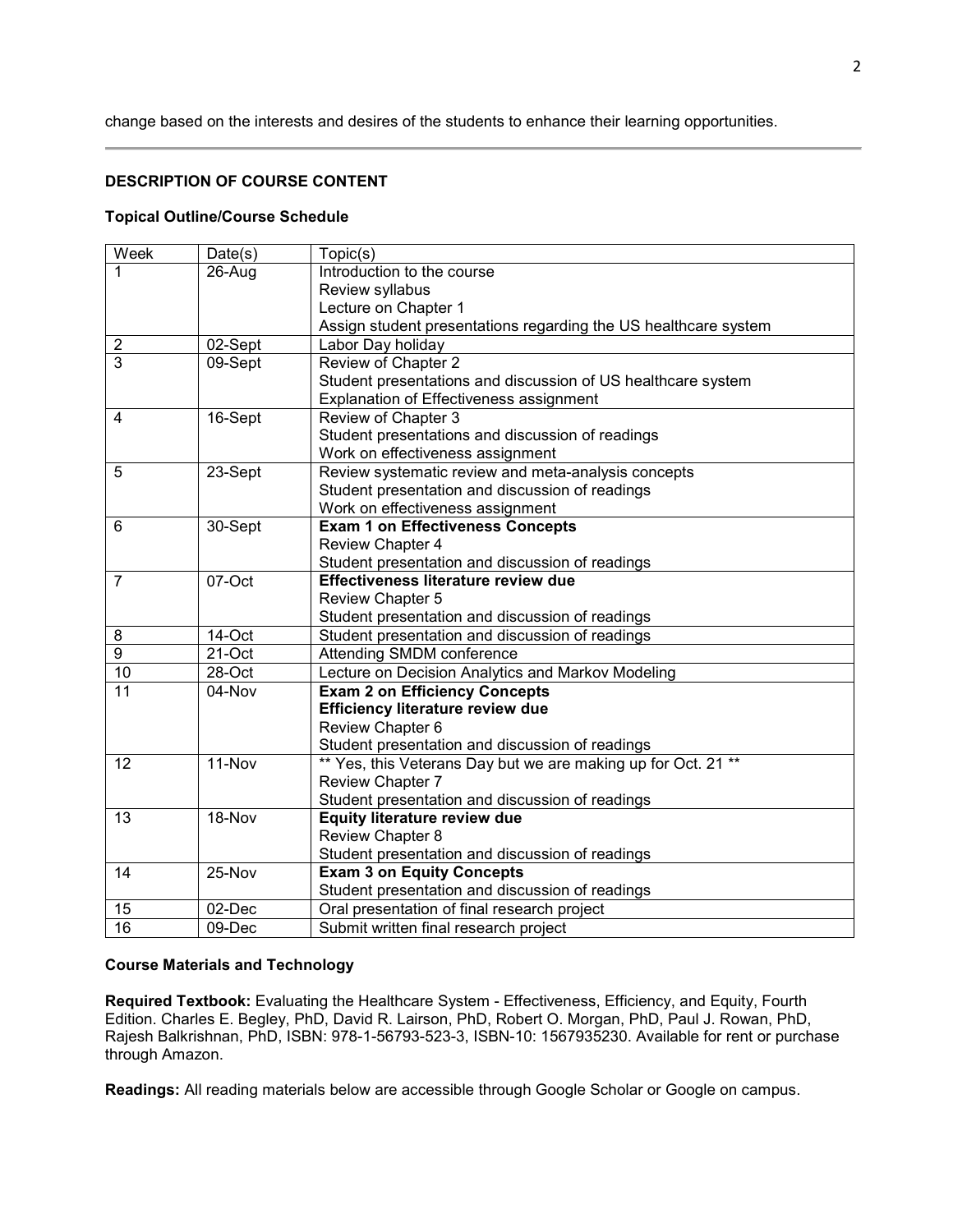#### **Week 1 Introduction to the course**

Textbook Chapter 1: Introduction to Health Services Research and Policy Analysis

#### **Week 2 Labor Day holiday**

#### **Week 3 Effectiveness: Concepts and Methods;**

Textbook Chapter 2-- Effectiveness: Concepts and Methods

**Assignment:** Develop a 10-15 minute Powerpoint presentation on the element of the US healthcare system that you were assigned

#### **Week 4 Effectiveness: Policy Strategies, Evidence, and Criteria**

Textbook Chapter 3-- Effectiveness: Policy Strategies, Evidence, and Criteria.

National Lung Screening Trial Research Team. "Reduced lung-cancer mortality with low-dose computed tomographic screening." N Engl J Med 2011;365:395-409. <http://www.nejm.org/doi/full/10.1056/NEJMoa1102873#t=article>

Shirvani SM, Jiang J, Chang JY, et al. Comparative effectiveness of 5 treatment strategies for early-stage non-small cell lung cancer in the elderly. International J ournal of Radiation Oncology Biology Physics 2012;84.5:1060-1070.

<http://www.sciencedirect.com/science/article/pii/S0360301612032981>

Smith GL, Xu Y, Buchholz TA, et al. "Association between treatment with brachytherapy vs whole-breast irradiation and subsequent mastectomy, complications, and survival among older women with invasive breast cancer." Jama 307.17 (2012): 1827-1837. <https://jamanetwork.com/journals/jama/fullarticle/1150095>

# **Week 5 Systematic Review and Meta-Analysis**

Andy Siddaway. What Is A Systematic Literature Review And How Do I Do One? [https://www.stir.ac.uk/media/schools/management/documents/centregradresearch/How%20to%20do%20a%2](https://www.stir.ac.uk/media/schools/management/documents/centregradresearch/How%20to%20do%20a%20systematic%20literature%20review%20and%20meta-analysis.pdf) [0systematic%20literature%20review%20and%20meta-analysis.pdf](https://www.stir.ac.uk/media/schools/management/documents/centregradresearch/How%20to%20do%20a%20systematic%20literature%20review%20and%20meta-analysis.pdf)

Preferred Reporting Items For Systematic Review And Meta-Analysis Protocols (PRISMA-P) 2015 Statement [https://systematicreviewsjournal.biomedcentral.com/track/pdf/10.1186/2046-4053-4-](https://systematicreviewsjournal.biomedcentral.com/track/pdf/10.1186/2046-4053-4-1?site=systematicreviewsjournal.biomedcentral.com) [1?site=systematicreviewsjournal.biomedcentral.com](https://systematicreviewsjournal.biomedcentral.com/track/pdf/10.1186/2046-4053-4-1?site=systematicreviewsjournal.biomedcentral.com)

Ali MU, Miller J, Peirson L, et al. Screening for lung cancer: a systematic review and meta-analysis. Preventive Medicine 2016;89:301-314. <https://www.sciencedirect.com/science/article/pii/S0091743516300706?via%3Dihub>

Xhang, Su-Hsin, et al. The effectiveness and risks of bariatric surgery: an updated systematic review and meta-analysis, 2003-2012. JAMA surgery 2014;149.3:275-287. <https://jamanetwork.com/journals/jamasurgery/fullarticle/1790378>

## **Week 6 Exam 1 and Efficiency: Concepts and Methods**

Textbook chapter 4—Efficiency: Concepts and Methods

Yabroff, K. Robin, et al. "Economic burden of cancer in the United States: estimates, projections, and future research." Cancer Epidemiology and Prevention Biomarkers 20.10 (2011): 2006-2014. <http://cebp.aacrjournals.org/content/20/10/2006.full-text.pdf>

Greenberg, Paul E., et al. "The economic burden of adults with major depressive disorder in the United States (2005 and 2010)." The Journal of clinical psychiatry 76.2 (2015): 155-162.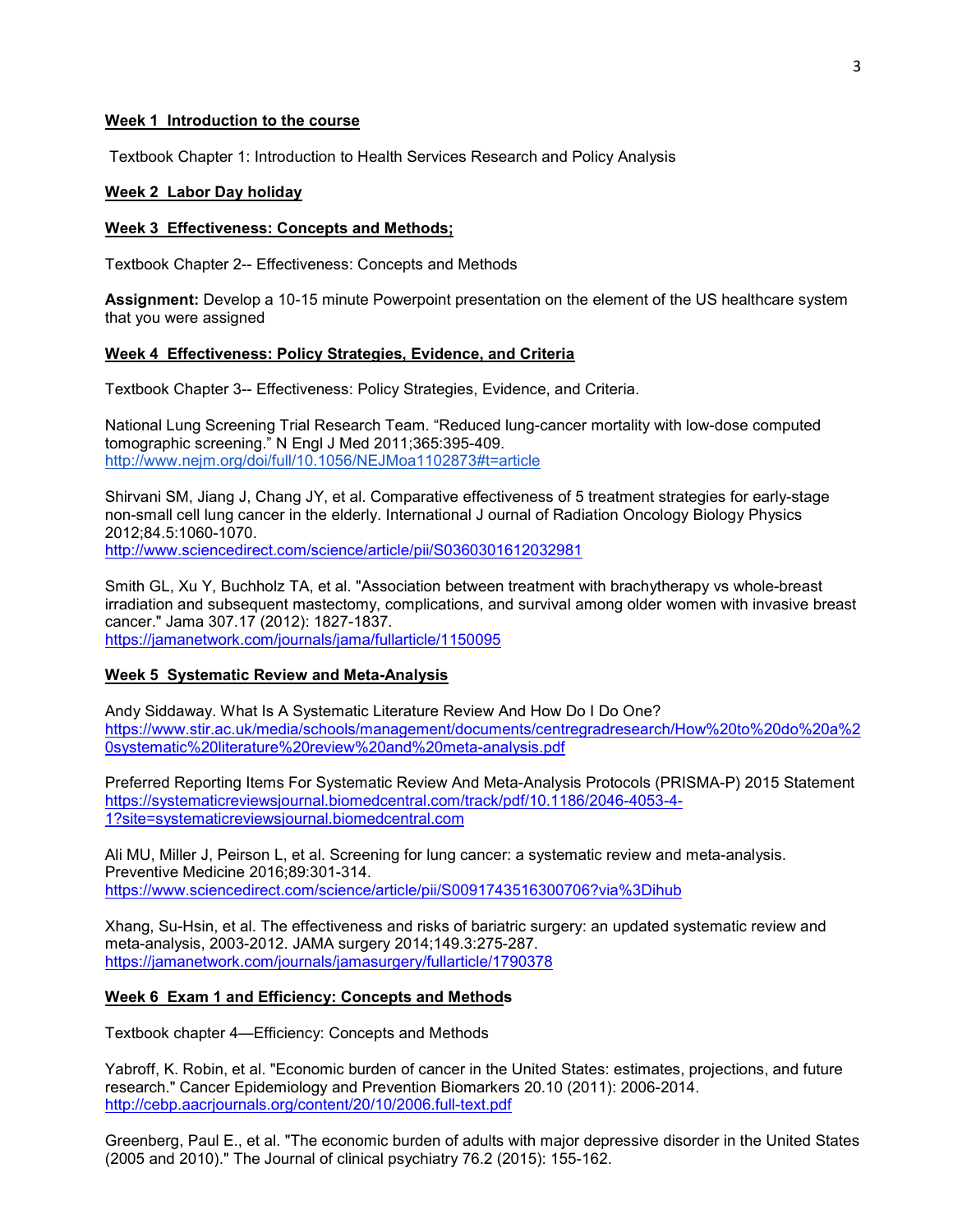<https://pdfs.semanticscholar.org/2a0f/0218f857e39e2576a024e1c484c9edc1a9e7.pdf>

Wang, Y. Claire, et al. "Health and economic burden of the projected obesity trends in the USA and the UK." The Lancet 378.9793 (2011): 815-825. <http://www.sciencedirect.com/science/article/pii/S0140673611608143>

## **Week 7 Chapter 5 Efficiency: Evidence, Policy Strategies, and Criteria**

Textbook chapter 5.

Ramsey SD, Willke RJ, Glick H, et al. Cost-Effectiveness Analysis Alongside Clinical Trials II—An ISPOR Good Research Practices Task Force Report. Value in Health 2015;18:161-172. <https://www.sciencedirect.com/science/article/pii/S1098301515000169>

Recommendations for Conduct, Methodological Practices, and Reporting of Cost-Effectiveness Analyses: Second Panel on Cost-Effectiveness in Health and Medicine. JAMA 2016;316:1093-1103. <https://jamanetwork.com/journals/jama/fullarticle/2552214>

Black WC, Gareen IF, Soneji SS, et al. Cost-Effectiveness of CT Screening in the National Lung Screening Trial. N Engl J Med 2014; 371:1793-1802. <https://www.nejm.org/doi/full/10.1056/NEJMoa1312547>

Cecchini, Michele, et al. "Tackling of unhealthy diets, physical inactivity, and obesity: health effects and costeffectiveness." The Lancet 376.9754 (2010): 1775-1784. <http://www.sciencedirect.com/science/article/pii/S0140673610615140>

# **Week 8 Measuring Costs and Utilities**

Smith MW and Barnett PG. Direct Measurement of Healthcare Costs. Medical Care Research and Review, Vol. 60 No. 3, (Supplement to September 2003) 74S-91S <https://journals.sagepub.com/doi/pdf/10.1177/1077558703257001>

Priscillia Hunt, Allison J. Ober, Katherine E. Watkins. The Costs of Implementing Collaborative Care for Opioid and Alcohol Use Disorders in Primary Care. RAND Corporation. [https://www.rand.org/pubs/research\\_reports/RR2049.html](https://www.rand.org/pubs/research_reports/RR2049.html)

Keith Tolley. What are health utilities? [http://www.bandolier.org.uk/painres/download/What%20is%202009/What\\_are\\_health\\_util.pdf](http://www.bandolier.org.uk/painres/download/What%20is%202009/What_are_health_util.pdf)

Whitehead SJ and Ali S. Health outcomes in economic evaluation: the QALY and utilities. British Medical Bulletin 2010;96:5–21. [Link is REALLY long-- Google article to get it]

Au Eong KG, Chan EW, Luo N, et al. Validity of EuroQOL-5D, time trade-off, and standard gamble for agerelated macular degeneration in the Singapore population. Eye (2012) 26, 379–388. <https://www.nature.com/articles/eye2011218.pdf>

# **Week 9**

Attending the Society for Medical Decision Making Conference

# **Week 10 Decision Analysis and Markov Modeling**

Primer on Medical Decision Analysis: Part 1—Getting Started <https://journals.sagepub.com/doi/pdf/10.1177/0272989X9701700201>

Primer on Medical Decision Analysis: Part 2—Building a Tree <https://journals.sagepub.com/doi/pdf/10.1177/0272989X9701700202>

Primer on Medical Decision Analysis: Part 3—Estimating Probabilities and Utilities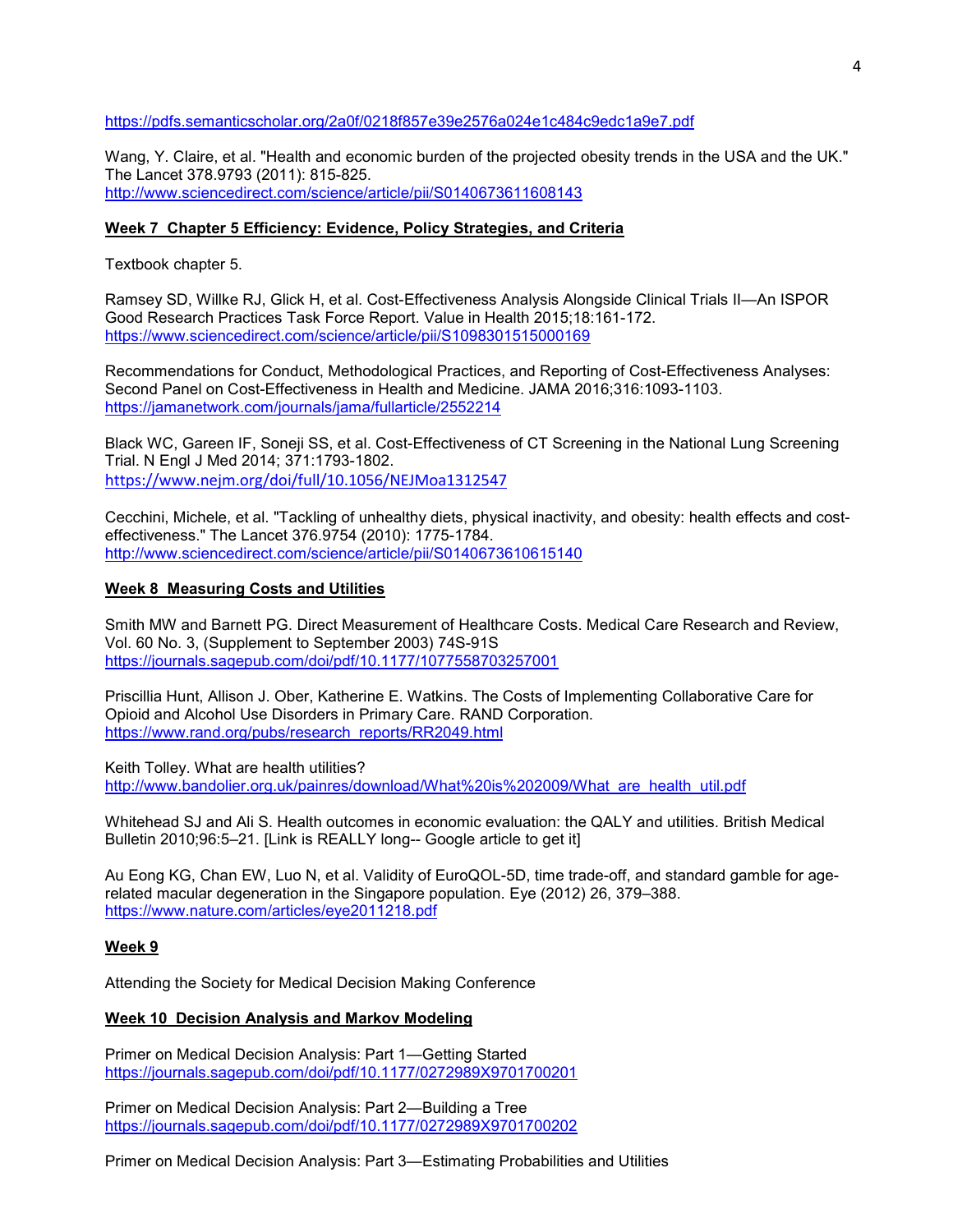<https://journals.sagepub.com/doi/pdf/10.1177/0272989X9701700203>

Primer on Medical Decision Analysis: Part 4-Analyzing the Model and Interpreting the Results <https://journals.sagepub.com/doi/pdf/10.1177/0272989X9701700204>

Primer on Medical Decision Analysis: Part 5—Working with Markov Processes <https://journals.sagepub.com/doi/pdf/10.1177/0272989X9701700205>

Markov Models in Medical Decision Making: A Practical Guide <https://journals.sagepub.com/doi/pdf/10.1177/0272989X9301300409>

Good Practice Guidelines for Decision-Analytic Modelling in Health Technology Assessment: A Review and Consolidation of Quality Assessment <https://link.springer.com/article/10.2165%2F00019053-200624040-00006>

## **Week 11 Exam 2 and Chapter 6 Equity: Concepts and Methods**

Textbook Chapter 6 Equity: Concepts and Methods

Ramey, Stephen J., and Steve H. Chin. "Disparity in hospice utilization by African American patients with cancer." American Journal of Hospice and Palliative Medicine® 29.5 (2012): 346-354. <http://journals.sagepub.com/doi/pdf/10.1177/1049909111423804>

Silber, Jeffrey H., et al. "Characteristics associated with differences in survival among black and white women with breast cancer." Jama 310.4 (2013): 389-397. <https://jamanetwork.com/journals/jama/fullarticle/1719739>

Scher, Kevin S., and Arti Hurria. "Under-representation of older adults in cancer registration trials: known problem, little progress." Journal of Clinical Oncology 30.17 (2012): 2036-2038. <http://ascopubs.org/doi/full/10.1200/JCO.2012.41.6727>

#### **Week 12 Chapter 7 Equity: Policy Strategies, Evidence, and Criteria**

Textbook chapter 7. Equity: Policy Strategies, Evidence, and Criteria

Wong J, et al. "Age disparity in palliative radiation therapy among patients with advanced cancer." International Journal of Radiation Oncology\* Biology\* Physics 90.1 (2014): 224-230. <http://www.sciencedirect.com/science/article/pii/S0360301614006889>

Dorak, M. Tevfik, and Ebru Karpuzoglu. "Gender differences in cancer susceptibility: an inadequately addressed issue." Frontiers in genetics 3 (2012). <https://link.springer.com/article/10.1007/s00345-011-0709-9>

Moy, Beverly, et al. "American Society of Clinical Oncology policy statement: opportunities in the patient protection and affordable care act to reduce cancer care disparities." Journal of Clinical Oncology 29.28 (2011): 3816-3824. <http://ascopubs.org/doi/full/10.1200/JCO.2011.35.8903>

Griffith K, Evans L, Bor J. The affordable care act reduced socioeconomic disparities in health care access. Health Affairs 2017;36:1503-1510.

#### **Week 13 Chapter 8 Applying Health Services Research in Policy Analysis**

Textbook Chapter 8. Applying Health Services Research in Policy Analysis

Centers for Medicare & Medicaid Services (CMS): Decision Memo for Screening for Lung Cancer with Low Dose Computed Tomography (LDCT) (CAG-00439N) <https://www.cms.gov/medicare-coverage-database/details/nca-decision-memo.aspx?NCAId=274>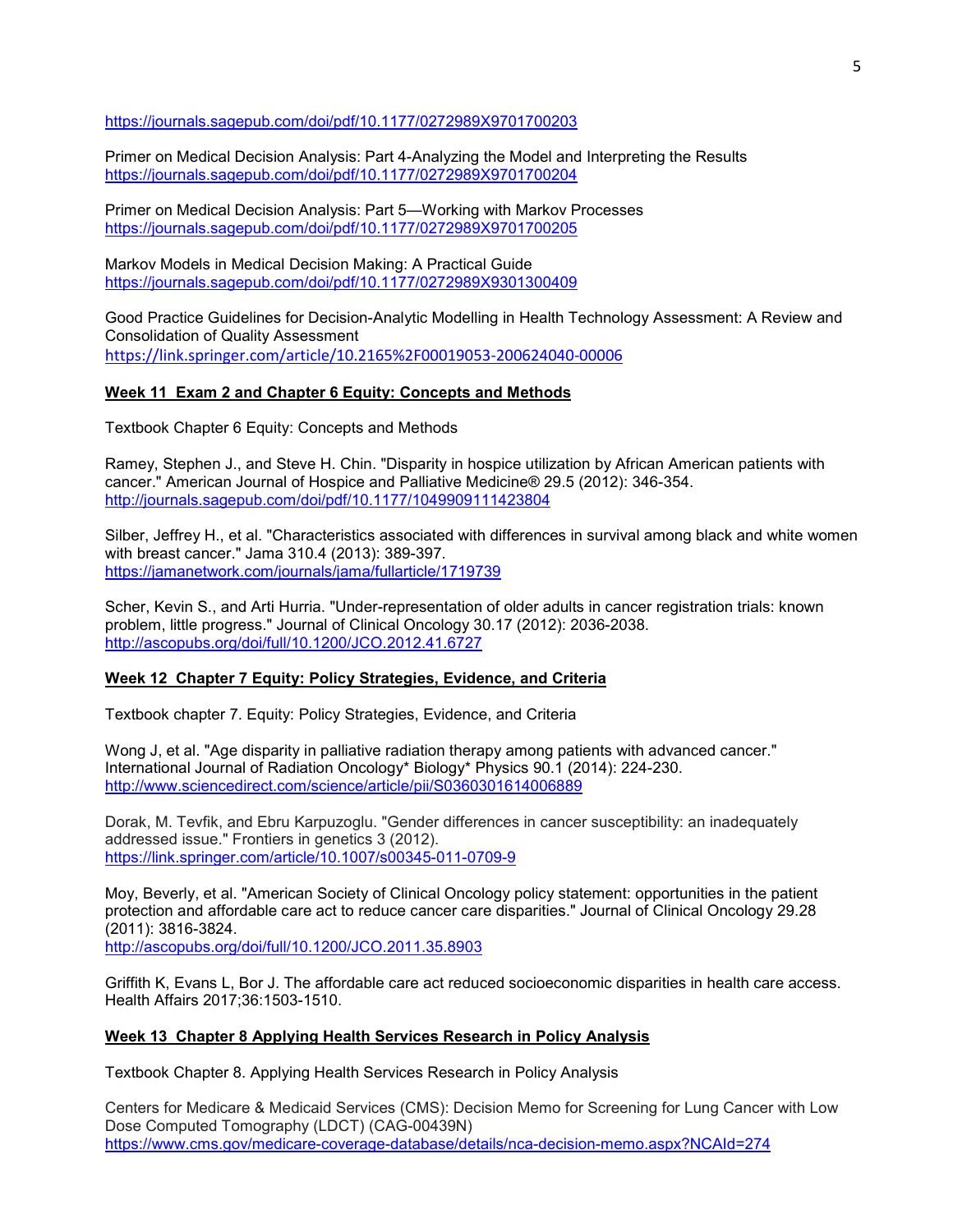U.S. Preventive Services Task Force: Published Recommendations. Final Summary: Lung Cancer Screening [https://www.uspreventiveservicestaskforce.org/Page/Document/RecommendationStatementFinal/lung](https://www.uspreventiveservicestaskforce.org/Page/Document/RecommendationStatementFinal/lung-cancer-screening)[cancer-screening](https://www.uspreventiveservicestaskforce.org/Page/Document/RecommendationStatementFinal/lung-cancer-screening)

# **Week 14 Applying Health Services Research to Policy Analysis continued**

# **Exam 3 on Equity**

U.S. Preventive Services Task Force: Published Recommendations. Final Summary: Breast Cancer **Screening** 

[https://www.uspreventiveservicestaskforce.org/Page/Document/RecommendationStatementFinal/breast](https://www.uspreventiveservicestaskforce.org/Page/Document/RecommendationStatementFinal/breast-cancer-screening1)[cancer-screening1](https://www.uspreventiveservicestaskforce.org/Page/Document/RecommendationStatementFinal/breast-cancer-screening1)

Young-Wolff KC, Klebaner D, Campbell CI, et al. Association of the affordable care act with smoking and tobacco treatment utilization among Adults newly enrolled in healthcare. Med Care 2017;55:535-541. <https://www.ncbi.nlm.nih.gov/pmc/articles/PMC5407463/pdf/nihms851456.pdf>

Xuesong H, Yabroff KR,Guy Jr. GP, et al. Has recommended preventive service use increased after elimination of cost-sharing as part of the Affordable Care Act in the United States? [Preventive Medicine](https://www.sciencedirect.com/science/journal/00917435) 2015[;78:](https://www.sciencedirect.com/science/journal/00917435/78/supp/C)85-91.

<https://www.sciencedirect.com/science/article/pii/S0091743515002285>

## **Week 15 presentation of final projects**

## **Week 16 Submit final written project**

For technical support for this class, please contact the UF Help Desk at:

- [Learning-support@ufl.edu](about:blank)
- $\bullet$  (352) 392-HELP select option 2
- <https://lss.at.ufl.edu/help.shtml>

## **ACADEMIC REQUIREMENTS AND GRADING**

## **1. Seminar Presentations (30%)**

For each class, each student (or more depending on enrollment in the class) will prepare and present a Powerpoint presentation of a paper from the readings and play a leadership role in the discussion of the research paper assigned to them. The student will need to consider the subtopics for discussion and critique the quality of the research including its strengths and weaknesses. The presentation and discussion of each paper is expected to take approximately 30 minutes.

## **2. Three Exams (10% each for a total of 30%)**

Exams will be administered on the topics of Effectiveness, Efficiency, and Equity. The exams will cover the main principles and concepts that the student should learn and take with them for use in their health services research careers. The exams will mostly be in essay format and take approximately one hour long

## **3. Semester Project (40%)**

Each student will pick a disease, clinical, or policy topic to work on during the semester to complete the three term papers and a final project. The term papers could be very difficult to write if a rare disease is picked since the availability of literature is every limited. Therefore, below common diseases are recommended, such as lung cancer, breast cancer, prostate cancer, colorectal cancer, bladder cancer, diabetes mellitus, chronic obstructive pulmonary disease, depression, obesity, and pain. The clinical and policy topics to consider are smoking cessation, palliative care or end-of-life care, and screening and prevention programs.

There are four term papers in total, including a literature review on 'Effectiveness,' a literature review on 'Efficiency,' a literature review on 'Equity' for the disease, clinical, or health policy topic chosen and a final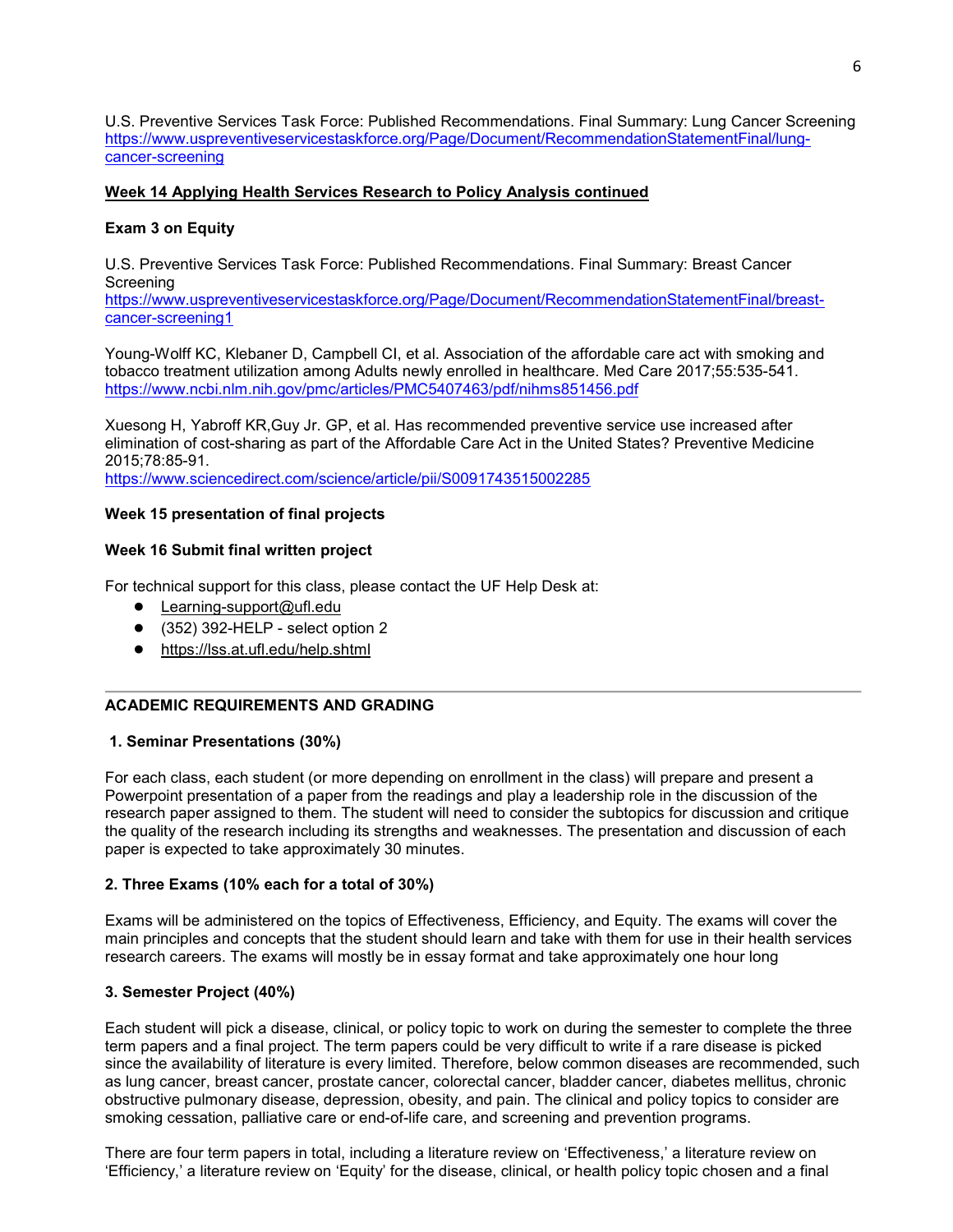project. Each literature review should be 5- to 10-pages in length and include at least 10 papers published in scientific journals. If reviewed more than 10 papers for each literature review paper, 0.5 points per additional reviewed paper will be added into the final score. For example, your original score is 89, and you reviewed 12 papers on 'Effectiveness', 15 papers on 'Efficiency,' and 10 papers on 'Equity,' your final score is (2 + 5  $+0$ <sup>\*</sup>0.5 + 89 = 92.5.

## Effectiveness review due October 7<sup>th</sup>; Efficiency review due November 4<sup>th</sup>; Equity review due **November 18th.**

For the final project, each student will need to submit a research proposal or manuscript using the knowledge they acquired in this class and literature reviews they conducted during the semester. Students are expected to complete a full-length research proposal or paper approximately 12 pages in length that is an in-depth, critical evaluation of the research questions/specific aims on the disease or clinical topic or health policy issue based on the 3 literature reviews completed during the semester. Students are required to discuss healthrelated issues taking into account effectiveness, efficiency, equity, and then discuss a policy implication for their final project. It is recommended that students choose any disease from the list provided in the first class. Changing the disease topic being researched during the middle of the semester for the final project is not recommended since considerable load will be added if the final project has a focus on a disease other than the ones for the four term papers.

Elements of Final Project:

- i. Title
- ii. Abstract (300 words)
- iii. The Introduction
- iv. Research Questions/Specific Aims
- v. Literature Synthesis or Review
- vi. Theoretical Background
- vii. Significance of your Research Question(s)
- viii. Policy Implications
- ix. Research Methods (study design, sample, data collection, variables)
- x. References

Your term papers and research proposal for the final project should be typed, double-spaced on standardsized paper (8.5" x 11") with 1" margins on all sides. You should use 12 pt. Times New Roman font.

## **Oral presentation of final project will be on December 2nd; written final project is due on December 9th.**

#### **Grading**

Point system used (i.e., how do course points translate into letter grades).

| <b>Points</b>   | 95- | $90 -$ | $87 -$ | 83-   | 80-   | 77    | 73-   | 70-                       | $67 -$ | 63-   | 60-   | <b>Below</b> |
|-----------------|-----|--------|--------|-------|-------|-------|-------|---------------------------|--------|-------|-------|--------------|
| earned          | 100 | 94.99  | 89.99  | 86.99 | 82.99 | 79.99 | 76.99 | 72.99                     | 69.99  | 66.99 | 62.99 | 60           |
| Letter<br>Grade | A   | А-     | $B+$   | B     | B-    | $C+$  | ີ     | $\mathbf{C}^{\mathsf{m}}$ | D      | ۱D    | −∪    |              |

Please be aware that a C- or lower is not an acceptable grade for graduate students. A grade of C counts toward a graduate degree only if an equal number of credits in courses numbered 5000 or higher have been earned with an A.

The letter grade to grade point conversion table is below. Letter grade to grade point conversions are fixed by UF and cannot be changed.

| Letter<br>Grade        | Δ<br>г. | А-   | $B+$ | в   | в-   | $C+$ | ⌒<br>v     | $\sim$<br>ს- | D+               | D   | D-   | F<br>- | <b>WF</b> |     | <b>NG</b> | -S<br>u              |
|------------------------|---------|------|------|-----|------|------|------------|--------------|------------------|-----|------|--------|-----------|-----|-----------|----------------------|
| Grade<br><b>Points</b> | 4.0     | 3.67 | 3.33 | 3.0 | 2.67 | 2.33 | റ റ<br>z.u | 1.67         | .33 <sub>1</sub> | 1.0 | 0.67 | 0.0    | 0.0       | 0.0 | 0.0       | $\cap$ $\cap$<br>v.v |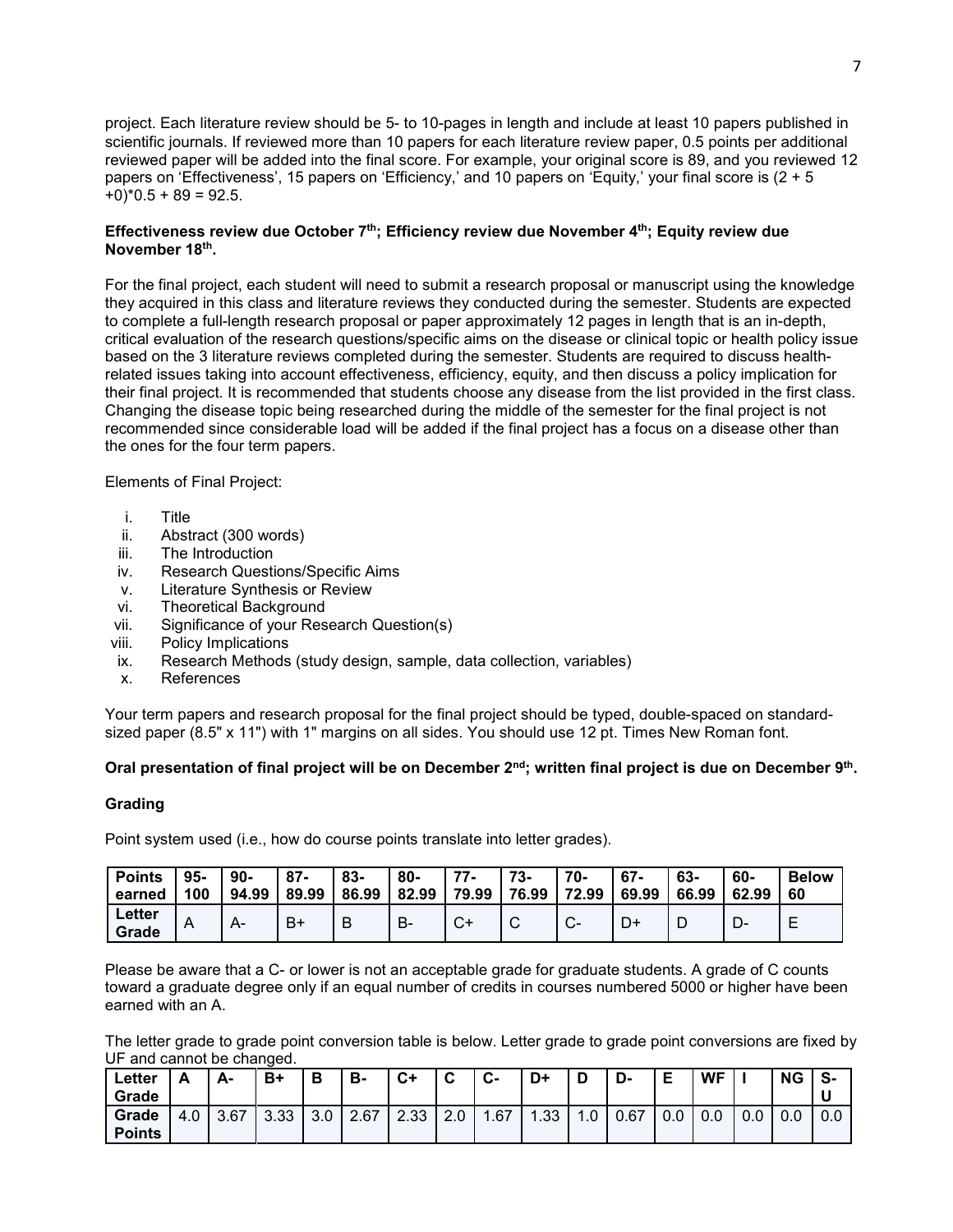For greater detail on the meaning of letter grades and university policies related to them, see the Registrar's Grade Policy regulations at: <http://catalog.ufl.edu/ugrad/current/regulations/info/grades.aspx>

# **Policy Related to Make up Exams or Other Work**

Please note: Students are expected to complete all assignments by the due date. 10% penalty for late submission, additional 10% penalty for every 24 hours.

Example:

| Score calculated based on the<br>'Grading' | Assignment<br>Due date | <b>Submission</b><br>date | <b>Final Score</b>                      |
|--------------------------------------------|------------------------|---------------------------|-----------------------------------------|
| 95                                         | Feb. $6$ ,<br>5:00PM   | Feb. 6<br>5:00PM          | 95                                      |
| 95                                         | Feb. $6$ ,<br>5:00PM   | Feb. 6<br>6:00PM          | $95*(1-10\%) = 85.5$                    |
| 95                                         | Feb. 6,<br>5:00PM      | Feb. 7,<br>6:00PM         | $95*(1-10\%)*(1-10\%) = 76.95$          |
| 95                                         | Feb. 6,<br>5:00PM      | <b>Feb. 8,</b><br>6:00PM  | $95*(1-10\%)*(1-10\%)*(1-10\%) = 69.25$ |

Any requests for make-ups due to technical issues MUST be accompanied by the ticket number received from LSS when the problem was reported to them. The ticket number will document the time and date of the problem. You MUST e-mail me within 24 hours of the technical difficulty if you wish to request a make-up.

## **Policy Related to Required Class Attendance**

All faculty are bound by the UF policy for excused absences. For information regarding the UF Attendance Policy see the Registrar website for additional details: <https://catalog.ufl.edu/ugrad/current/regulations/info/attendance.aspx>

The course instructor must be given notice before the start time of class via email or Canvas message. The time stamp of the email will be used to determine if the notification was before the start of the class.

# **STUDENT EXPECTATIONS, ROLES, AND OPPORTUNITIES FOR INPUT**

## **Expectations Regarding Course Behavior**

Students are expected to:

- Attend all classes
- Complete reading assignments before class
- Participate in class discussions
- Be an active member of your group
- **Exhibit professional behavior**
- Laptops may be used in class only for taking notes, viewing slides, or accessing course assigned materials
- Cell phones not allowed to use during class time.

## **Communication Guidelines**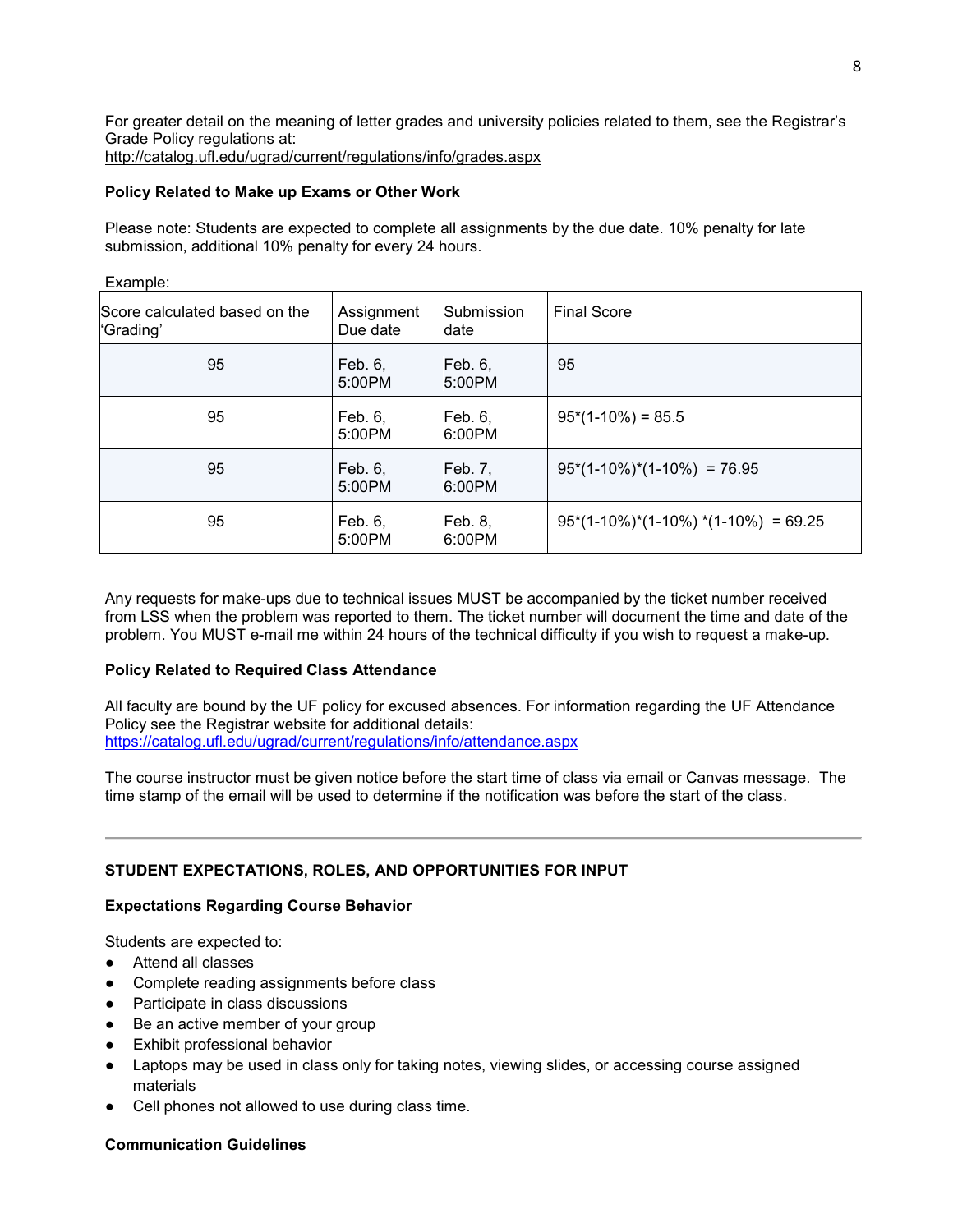Students will be expected to communicate via the Canvas messaging system or email.

# **Academic Integrity**

Students are expected to act in accordance with the University of Florida policy on academic integrity. As a student at the University of Florida, you have committed yourself to uphold the Honor Code, which includes the following pledge:

## "**We, the members of the University of Florida community, pledge to hold ourselves and our peers to the highest standards of honesty and integrity**."

You are expected to exhibit behavior consistent with this commitment to the UF academic community, and on all work submitted for credit at the University of Florida, the following pledge is either required or implied:

# **"On my honor, I have neither given nor received unauthorized aid in doing this assignment."**

It is your individual responsibility to know and comply with all university policies and procedures regarding academic integrity and the Student Honor Code. Violations of the Honor Code at the University of Florida will not be tolerated. Violations will be reported to the Dean of Students Office for consideration of disciplinary action. For additional information regarding Academic Integrity, please see Student Conduct and Honor Code or the Graduate Student Website for additional details:

<https://www.dso.ufl.edu/sccr/process/student-conduct-honor-code/>

<http://gradschool.ufl.edu/students/introduction.html>

Please remember cheating, lying, misrepresentation, or plagiarism in any form is unacceptable and inexcusable behavior.

## **Online Faculty Course Evaluation Process**

Students are expected to provide feedback on the quality of instruction in this course by completing online evaluations at [https://evaluations.ufl.edu.](https://evaluations.ufl.edu/) Evaluations are typically open during the last two or three weeks of the semester, but students will be given specific times when they are open. Summary results of these assessments are available to students at [https://evaluations.ufl.edu/results/.](https://evaluations.ufl.edu/results/)

## **SUPPORT SERVICES**

# **Accommodations for Students with Disabilities**

If you require classroom accommodation because of a disability, you must register with the Dean of Students Office [http://www.dso.ufl.edu](http://www.dso.ufl.edu/) within the first week of class. The Dean of Students Office will provide documentation of accommodations to you, which you then give to me as the instructor of the course to receive accommodations. Please make sure you provide this letter to me by the end of the second week of the course. The College is committed to providing reasonable accommodations to assist students in their coursework.

## **Counseling and Student Health**

Students sometimes experience stress from academic expectations and/or personal and interpersonal issues that may interfere with their academic performance. If you find yourself facing issues that have the potential to or are already negatively affecting your coursework, you are encouraged to talk with an instructor and/or seek help through University resources available to you.

- The Counseling and Wellness Center 352-392-1575 offers a variety of support services such as psychological assessment and intervention and assistance for math and test anxiety. Visit their web site for more information: [http://www.counseling.ufl.edu.](http://www.counseling.ufl.edu/) On line and in person assistance is available.
- You Matter We Care website: [http://www.umatter.ufl.edu/.](http://www.umatter.ufl.edu/) If you are feeling overwhelmed or stressed, you can reach out for help through the You Matter We Care website, which is staffed by Dean of Students and Counseling Center personnel.